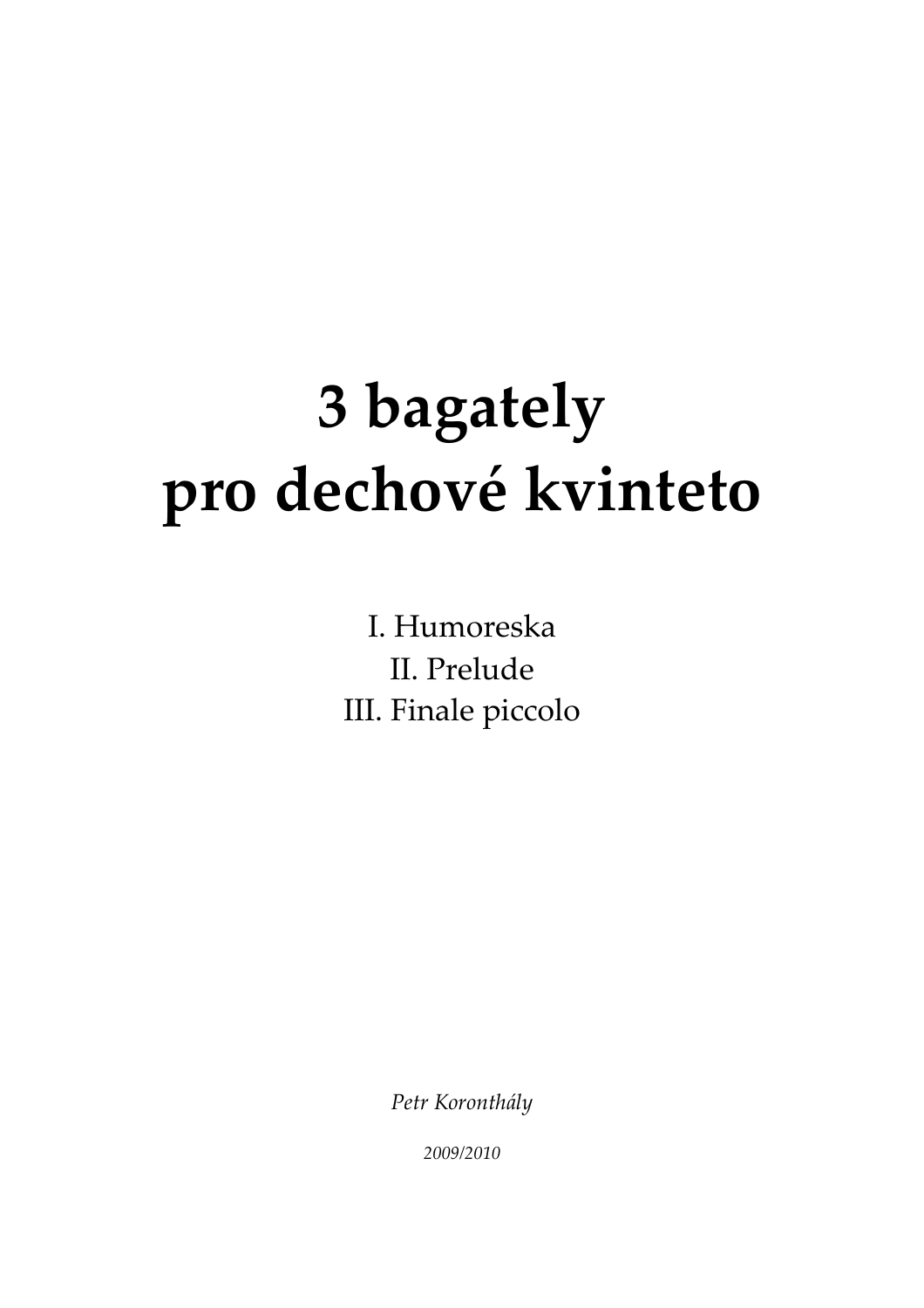## I.Humoreska

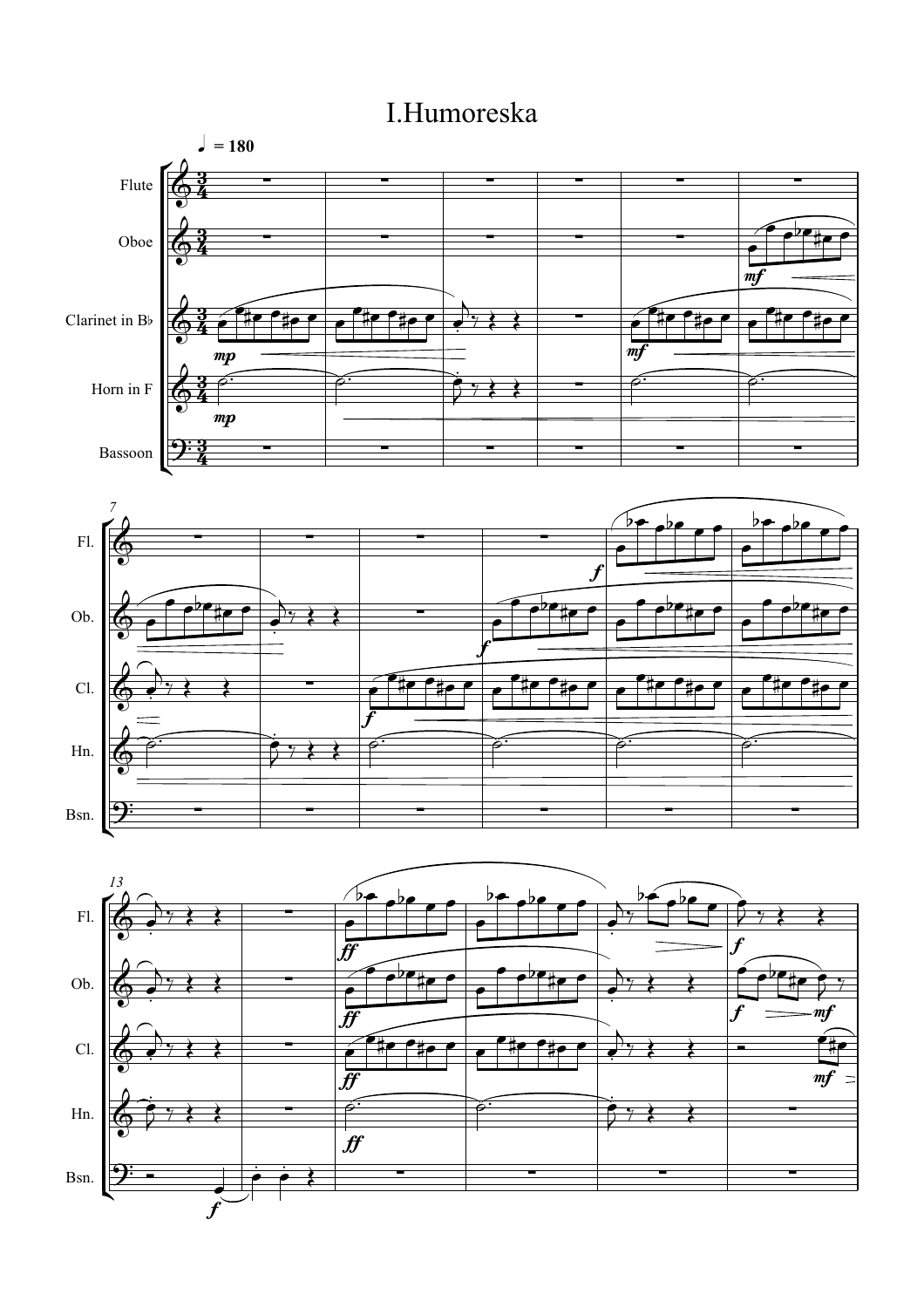

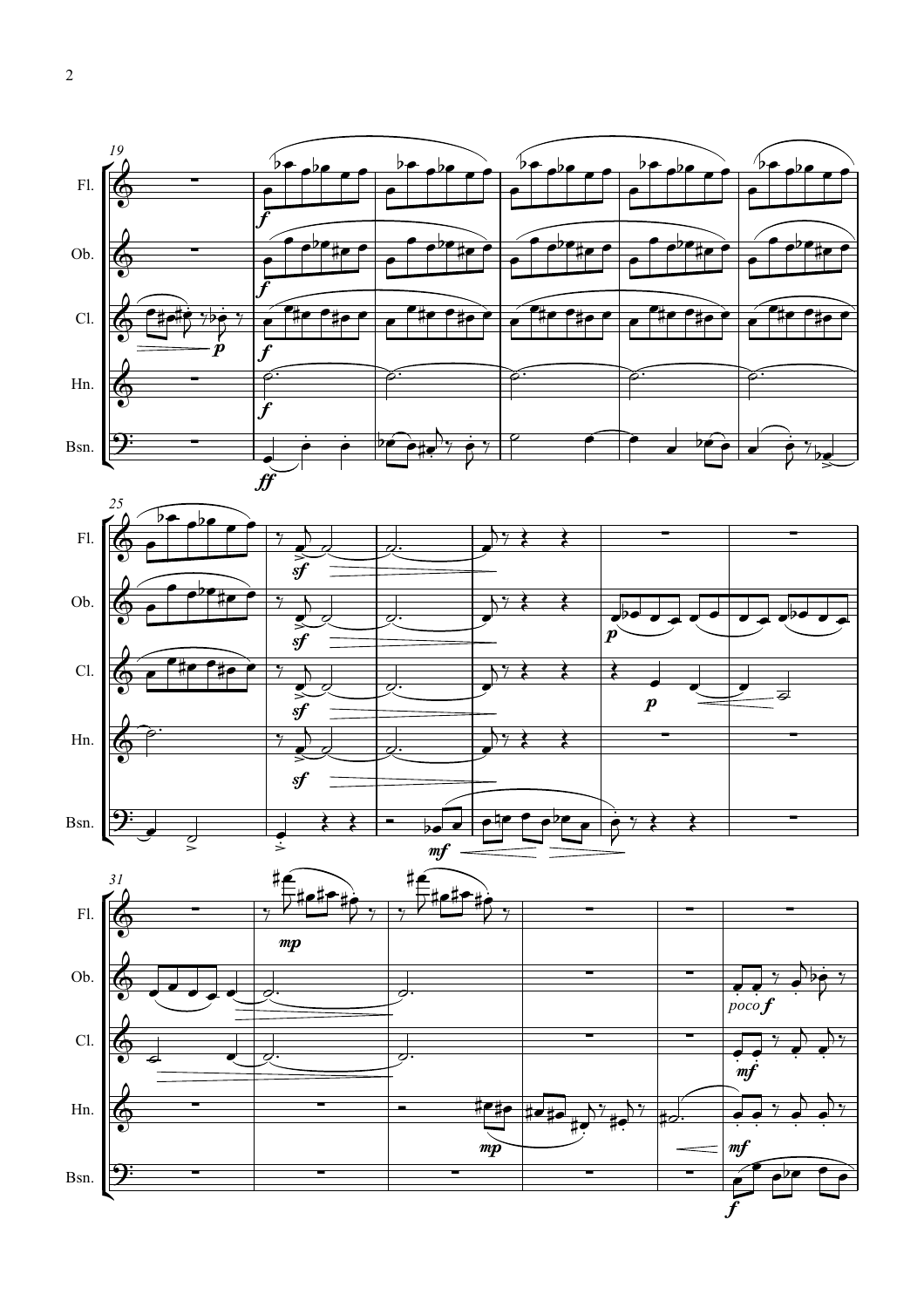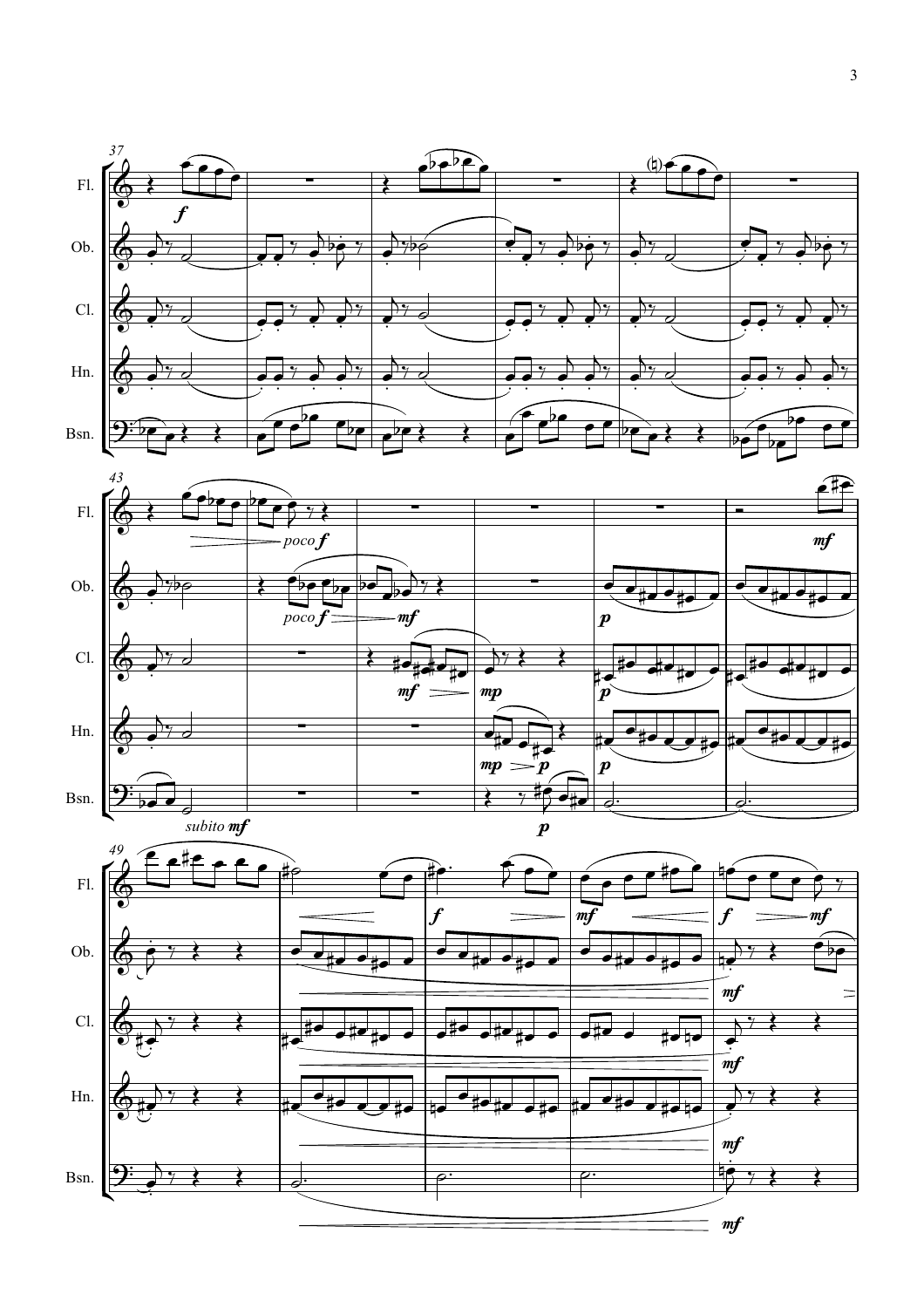



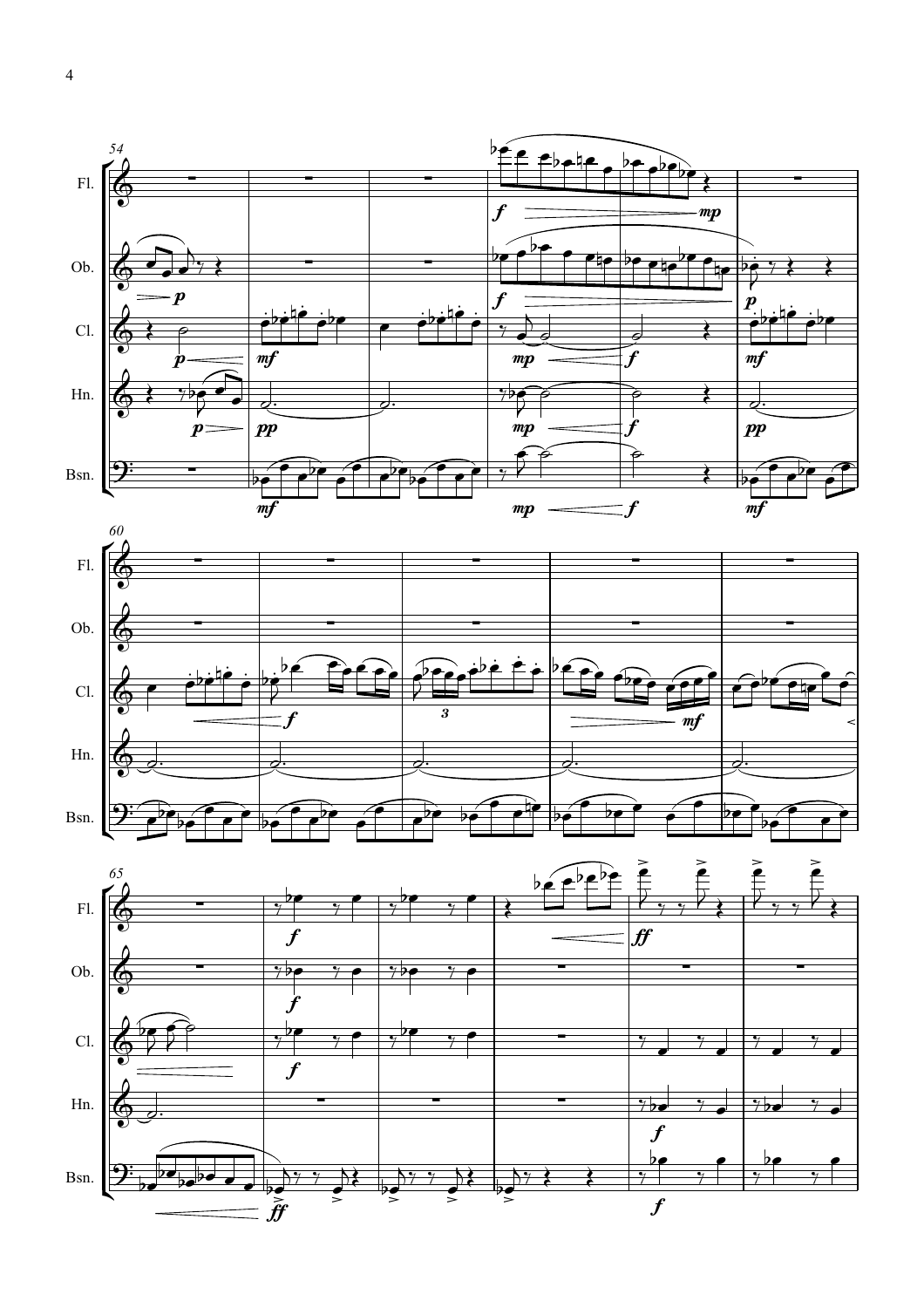



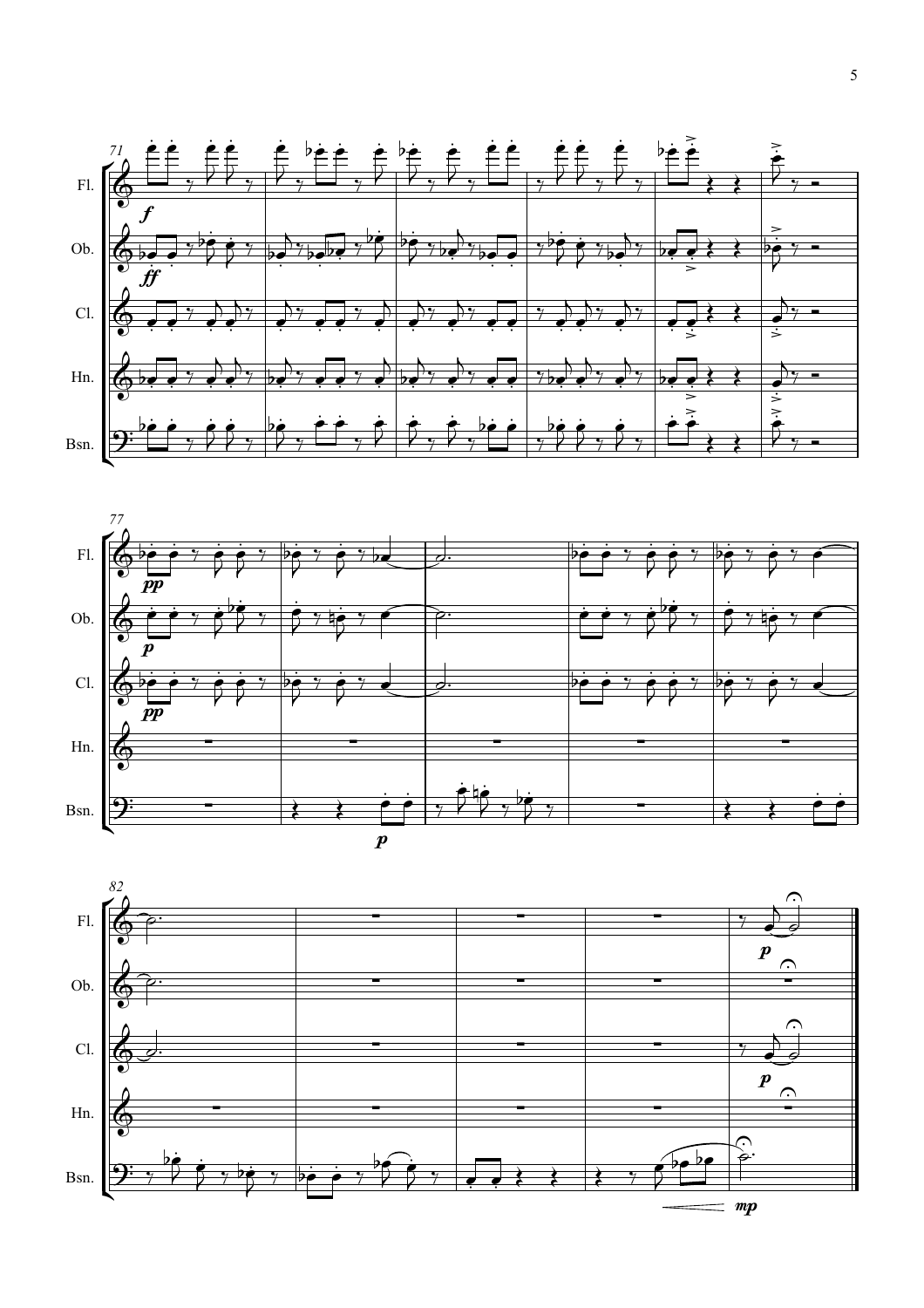

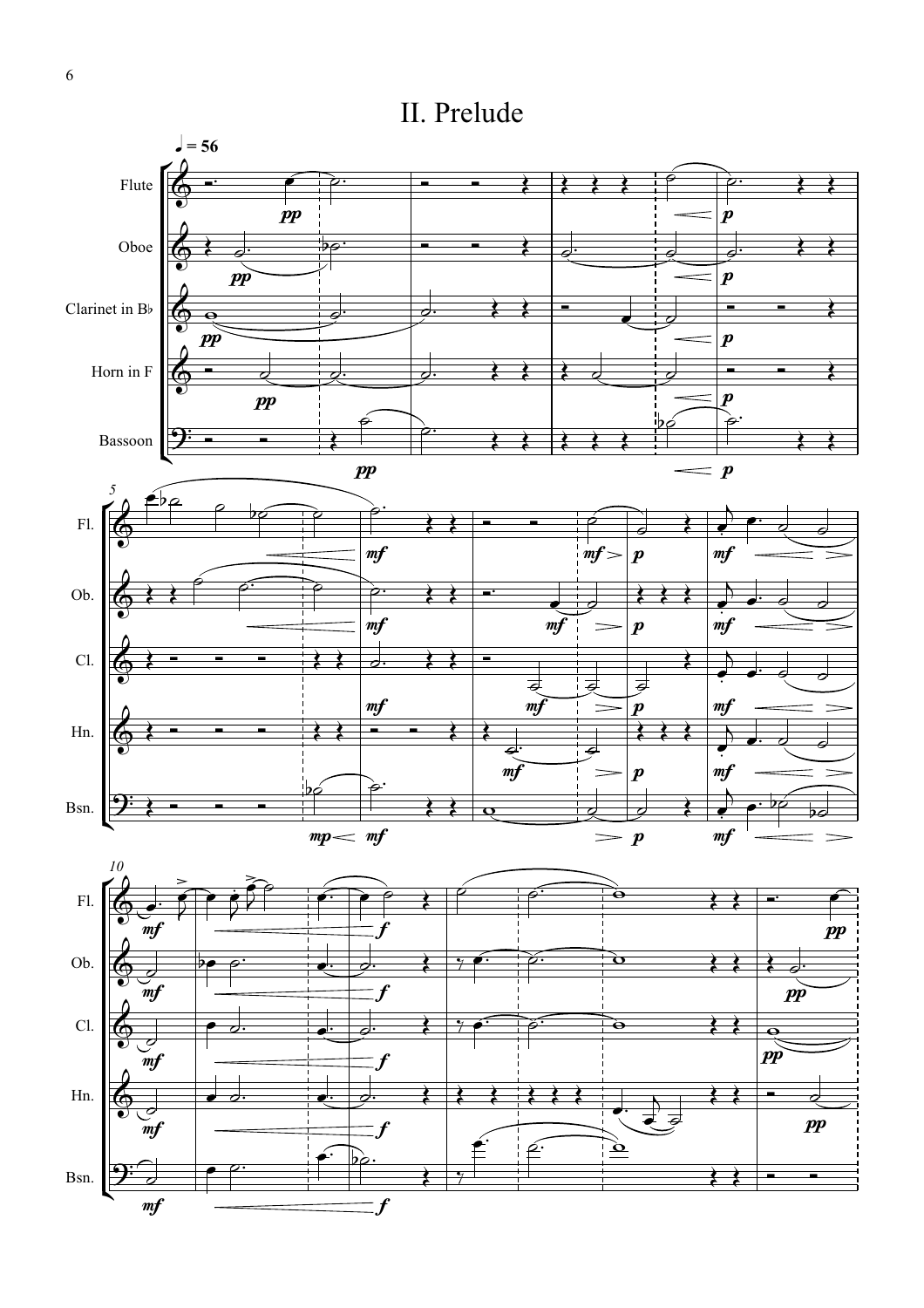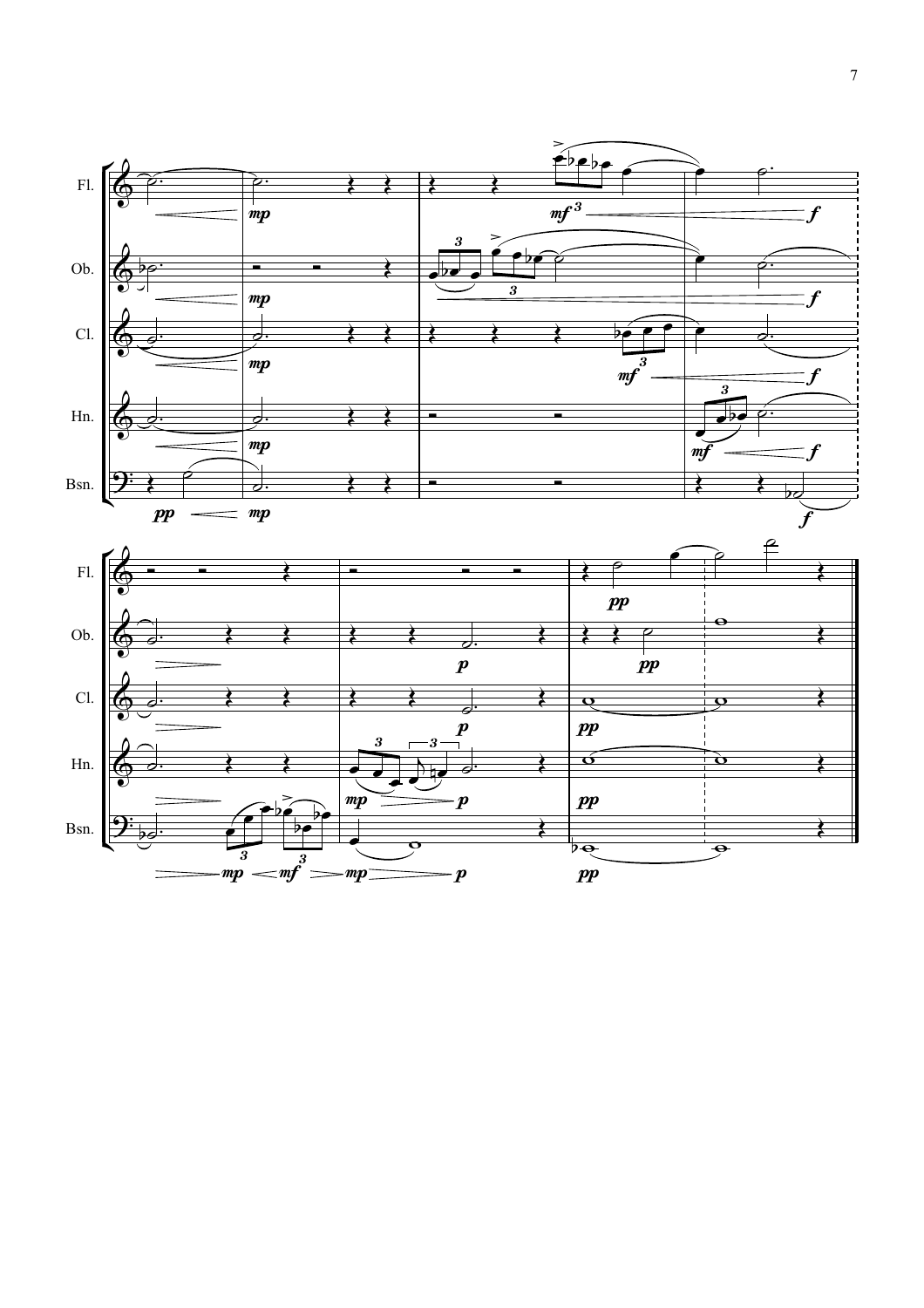## III. Finale piccolo

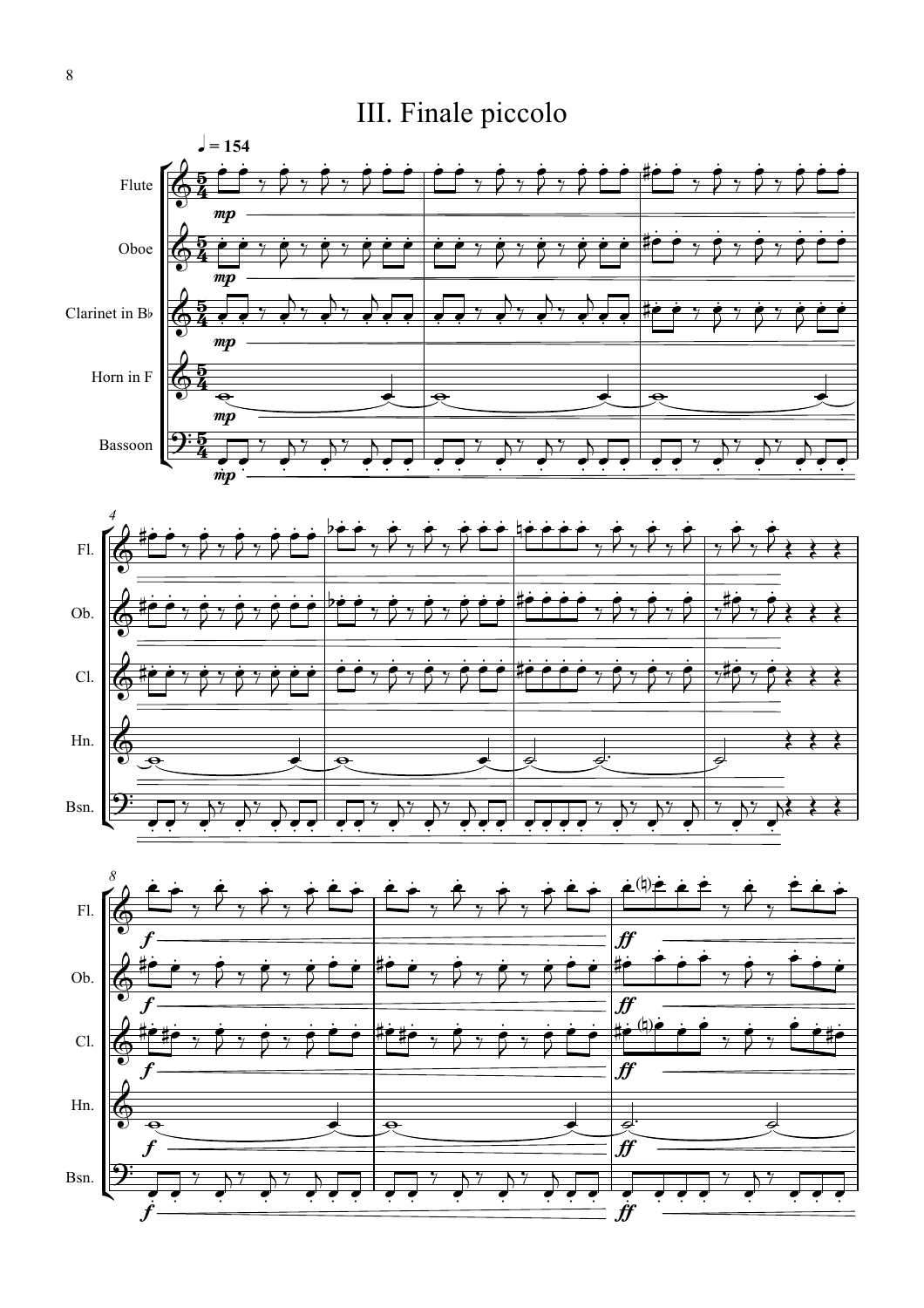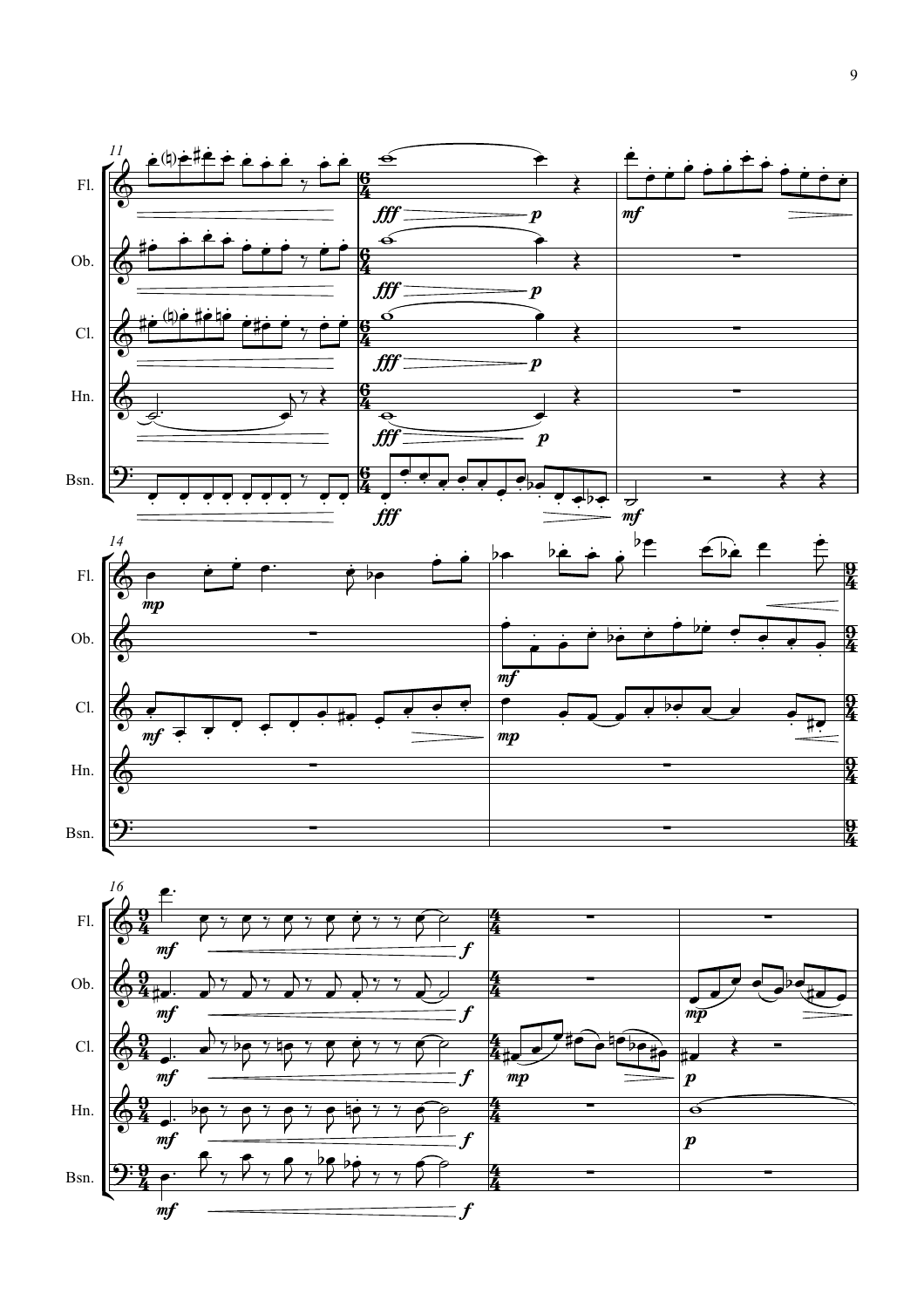



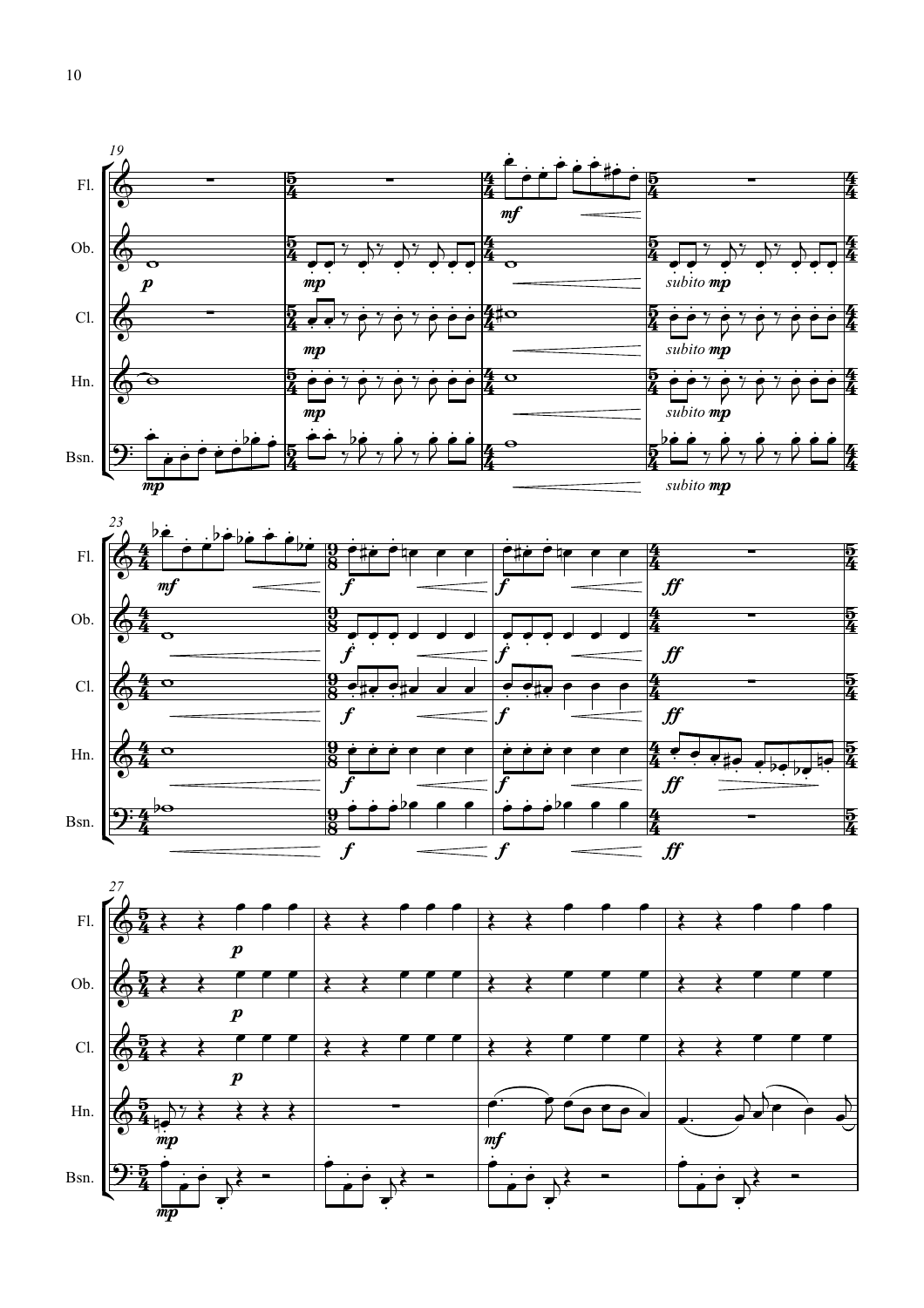